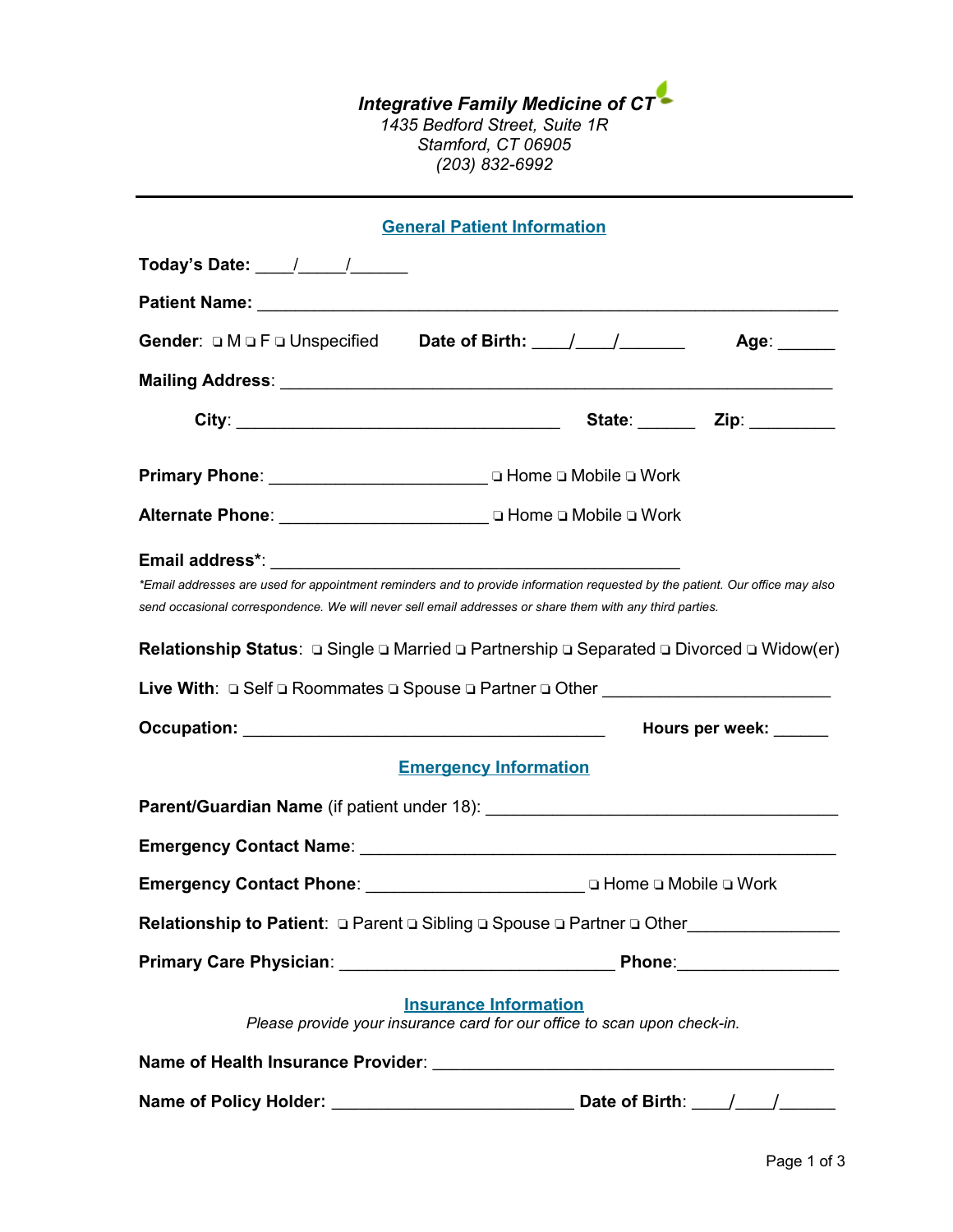#### **General Health Information**

List (in order of importance) the major health concerns/what you wish us to address:

|    | 1. <u>__________________________</u> |
|----|--------------------------------------|
|    | 2. $\qquad \qquad$                   |
|    |                                      |
|    | 4.                                   |
| -5 |                                      |

**Current Medications** (including prescription and over-the-counter medications):

Current Supplements (including herbs, homeopathy, vitamins and other supplements):

Any major illnesses, injuries, operations, hospitalizations:

Any known allergies (medications, foods, environmental):

What do you drink during the day and how much? (coffee, tea, soda, water, juice, etc.):

Do you exercise, if so what type(s) and how long?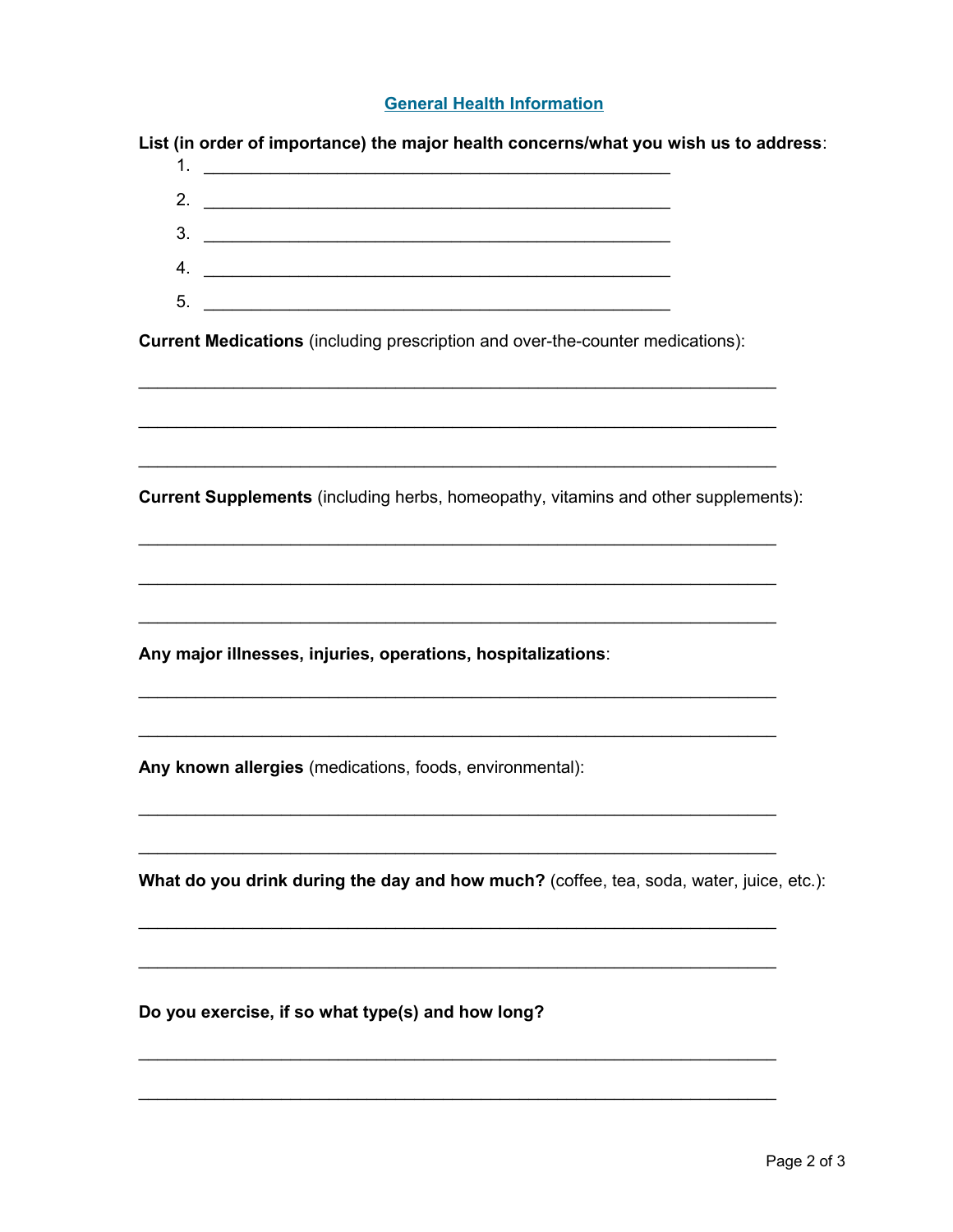#### **General Health Information**

| How long do you sleep each night?                                       |  |  |  |  |  |
|-------------------------------------------------------------------------|--|--|--|--|--|
| General energy level (circle one, 1=low, 10=high): 1 2 3 4 5 6 7 8 9 10 |  |  |  |  |  |
| <b>Do you experience fatigue?</b> $\Box$ Yes $\Box$ No If so, when?     |  |  |  |  |  |
| General stress level (circle one, 1=low, 10=high): 1 2 3 4 5 6 7 8 9 10 |  |  |  |  |  |

*We look forward to serving you on your journey to optimal health!*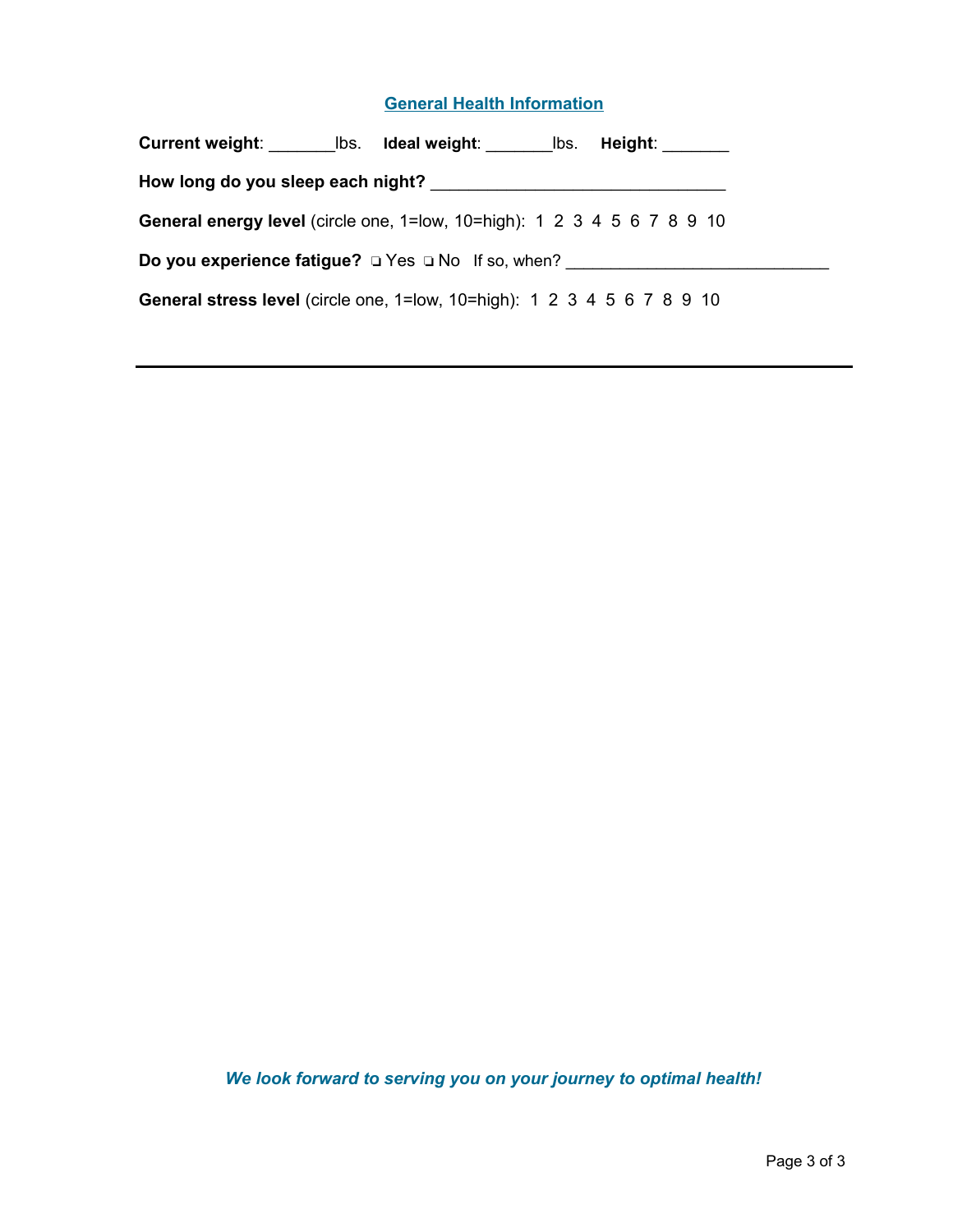## PLEASE READ THIS CAREFULLY Your signature is required to commence treatment.

The goal of Naturopathic Medicine is to **discover the cause** of the imbalances disrupting your health, and to **stimulate your body to heal itself**. Please read the following pages carefully to ensure that you understand the holistic processes used by our office. The Naturopathic Physicians serving you, Dr. Minna Kim ND and/or Dr. Sylvia Cimoch ND, will be represented as "IFMCT" in the paragraphs below.

Ultimately, your return to health and balance will be the result of **your commitment and dedication**. Your choices about diet and physical activity, your commitment to a naturopathic regimen of nutritional and/or herbal supplements, and your consistency in follow-up appointments has a huge impact on your success.

**Complicated problems usually do not go away overnight**. Even an apparently simple problem may have been brewing for months or years, and may have a complex cause. While some people do see improvement quickly, we cannot promise results.

**Diagnosis precedes treatment**. While information from other doctors or practitioners will be taken into account, we are most interested in knowing your symptoms – your own subjective experience of what is wrong – and objective signs of illness. What other doctors said, how other doctors have treated your illness, and your own diagnosis or treatment of your condition are of less importance. **Your signs and symptoms are the most important information about your state of health.**

Naturopathic treatment from our physicians involves some combination of the following:

1) **Comprehensive assessment** of health, using time-tested clinical methods and accepted laboratory measurements;

2) **Dietary analysis and recommendations**;

3) **Lifestyle analysis** for health risks;

4) Analysis and/or recommendation of **nutritional supplementation**;

5) **Physical Medicine**, including deep tissue massage, trigger point therapy;

6) Prescription of a **homeopathic remedy and/or flower essence**, or a series thereof, for your unique individual pattern;

7) **Herbal preparations** as indicated for infection, pain or disease process based on the individual;

8) **Acupuncture and other oriental medical modalities**, including but not limited to cupping, moxibustion, electrical stimulation and Chinese herbal formulas.

**All medical interventions carry some degree of risk.** In general, natural interventions carry far less risks of side effects than do surgery and conventional pharmaceutical treatments. However, anyone can develop an allergy at any time and certain natural substances may not agree with a given person. As a point of comparison, aspirin and other non-steroidal antiinflammatories cause tens of thousands of cases of serious illness, kidney and liver disease, and death each year even though they are among the safest drugs. Natural therapies and medicines are safe, gentle, and effective, but even benign substances can cause reactions.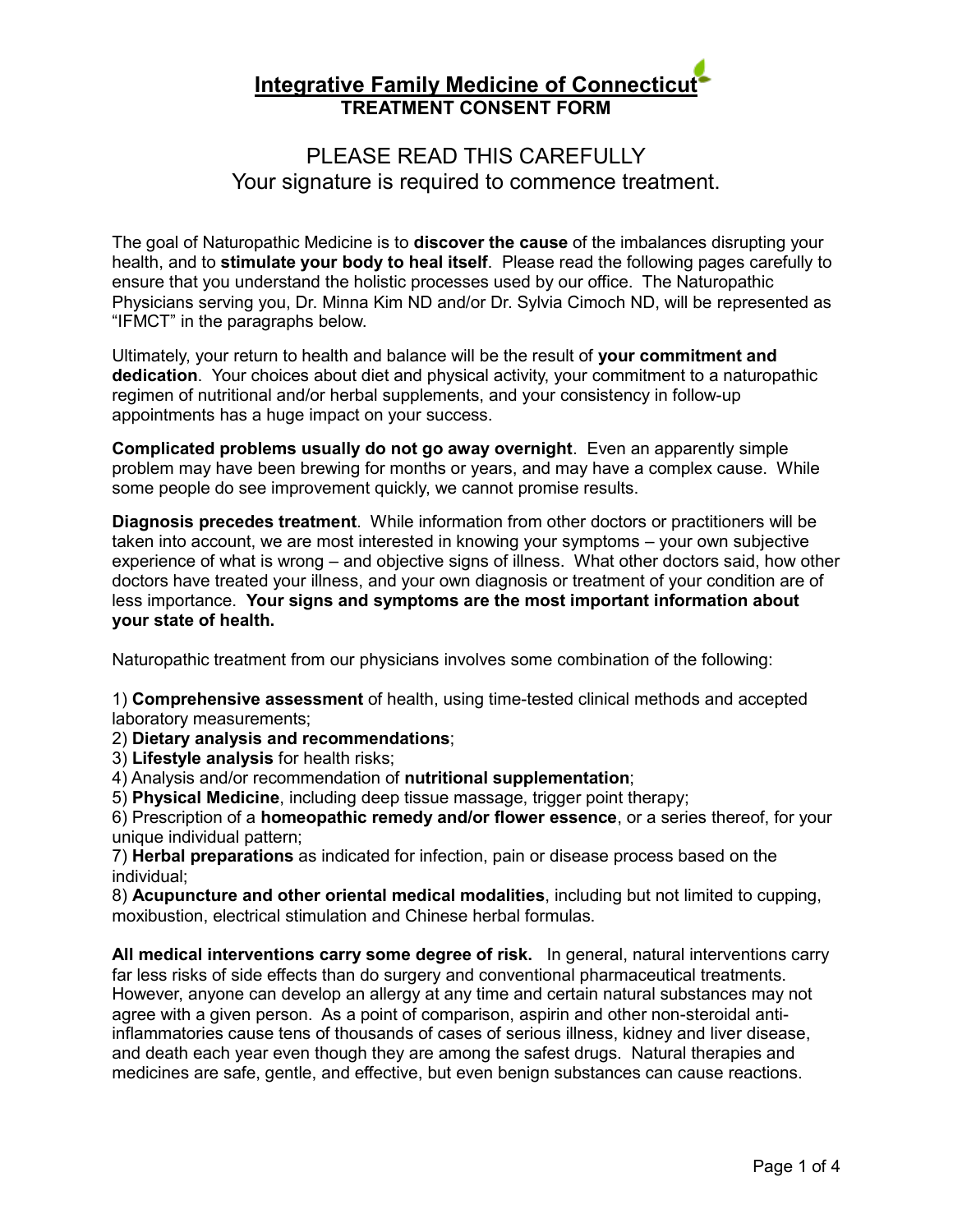Acupuncture attempts to normalize physiological functions, to modify the perception of pain and to treat certain diseases of dysfunction of the body. Acupuncture is a safe method of treatment, but occasionally there may be some bruising, tingling or other skin reactions near the needling sites that last a few hours to days. There have been very rare instances reported of fainting, infection and scarring. There have been extremely rare instances of spontaneous miscarriage and pnuemothorax. There may be some bruising after cupping. By signing this form you acknowledge that you do not expect IFMCT to be able to anticipate all risks and complications from any provided treatment methods or therapies. You acknowledge that you wish to rely on IFMCT to exercise judgment during the course of the procedure which we determine at the time, based on the facts then known, is in your best interest.

**We never recommend that you discontinue prescribed medication unless you have first consulted with the physician who prescribed it.** If you choose to discontinue your medication without first consulting that physician, you acknowledge by signing this form that the doctors of IFMCT have not and do not advocate such action, and that you assume full responsibility and liability for any and all occurrences that may result from such action.

**Supplements, herbal tinctures, homeopathic remedies and/or other recommended products are to be taken as described in your treatment plan.** Do not take these long-term unless specified, and check in with your physician regularly regarding changes or updates to your recommended protocol.

**Following your signature below you will be asked to read two additional pages and sign acknowledgment.** The information provided will advise you regarding our office policies and procedures.

By signing below, you are signifying that you have read and understood all conditions above, and that you are undertaking holistic medical treatment of your own free will, with full knowledge of, and taking full responsibility for, whatever risks and benefits may result from proceeding.

Print Patient Name: \_\_\_\_\_\_\_\_\_\_\_\_\_\_\_\_\_\_\_\_\_\_\_\_\_\_\_\_\_\_\_\_\_\_\_\_\_\_\_\_\_\_\_\_\_\_\_\_\_\_\_\_\_\_\_\_\_\_\_\_

Patient (or Parent/Guardian) Signature: \_\_\_\_\_\_\_\_\_\_\_\_\_\_\_\_\_\_\_\_\_\_\_\_\_\_\_\_\_\_\_\_\_\_\_\_\_\_\_\_\_\_\_\_

| Date: |  |  |  |  |
|-------|--|--|--|--|
|       |  |  |  |  |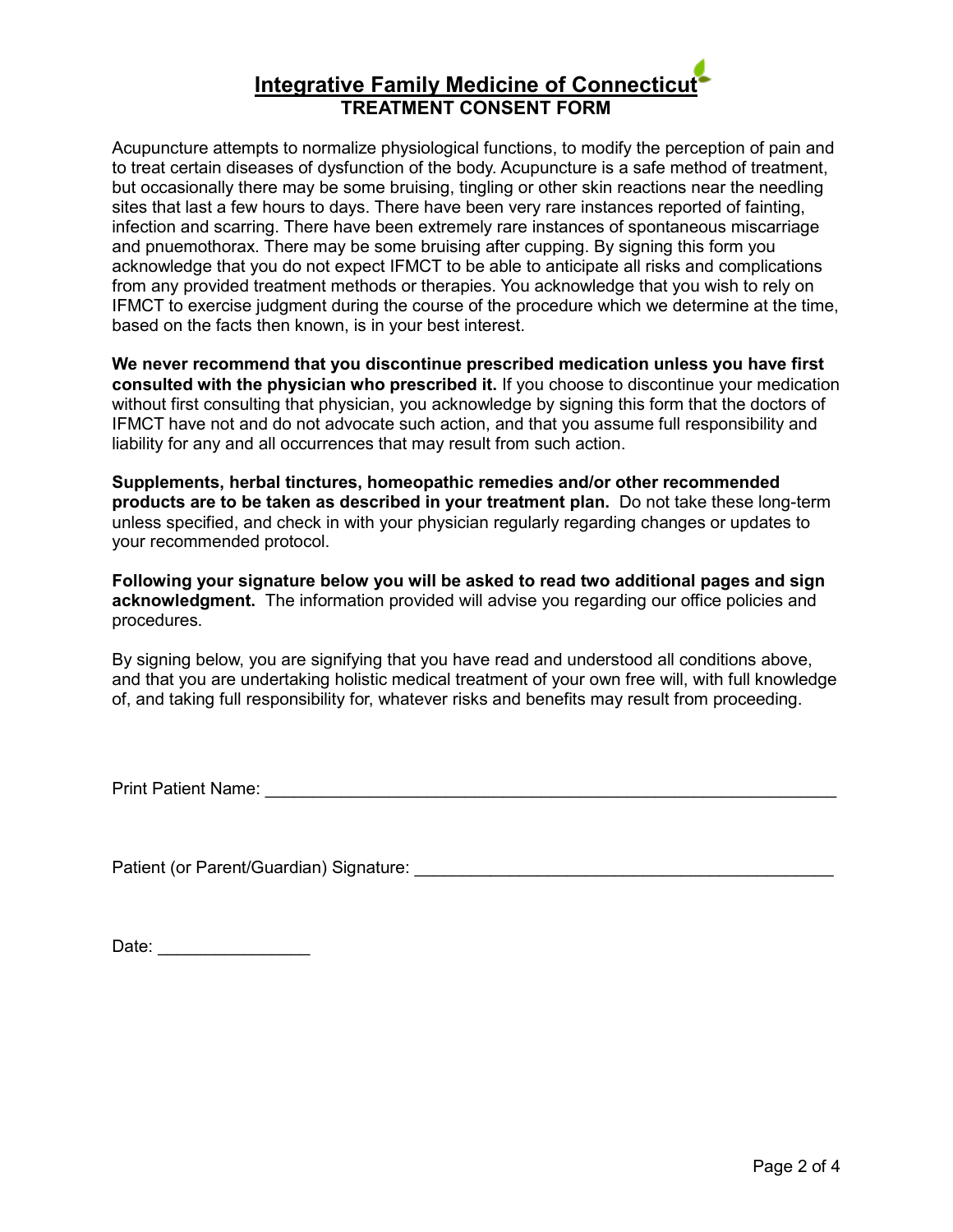## PLEASE READ THIS CAREFULLY Your signature is required to commence treatment.

Please read the following pages carefully to ensure that you understand the policies and procedures associated with your visit. The Naturopathic Physicians serving you, Dr. Minna Kim ND and/or Dr. Sylvia Cimoch ND, will be represented as "IFMCT" in the paragraphs below.

**IFMCT is contracted with Aetna, Anthem, Cigna, Connecticare, and United Healthcare-Oxford CT.** Please note that **the only Oxford plans accepted are those issued in the state of Connecticut**.If you have current coverage with one of these plans, and you provide all information and referrals required for insurance billing, our office will submit the claim on your behalf. You will be held responsible for any amount due specified by your insurance such as copay, coinsurance and/or deductibles.

Even if your insurance is included on our contracted list **we recommend calling your insurance provider in advance to confirm coverage and benefits** as all medical plans may have limitations or exclusions. Our office does NOT pre-authorize eligibility and cannot be held responsible for determining your plan's coverage; it is your responsibility to do so prior to your appointment. **In the event that your insurance is billed by our office and your visit is not covered you will be accountable for the full balance.** Additional non-covered expenses may include herbs/supplements and laboratory tests which may be recommended per your treatment plan.

**Oxford patients, when you call your insurance provider please ask the representative if an office visit with a naturopathic physician will be covered, specifically code 99214.** If it is not, your visits will instead qualify for Oxford CAM discounted pricing. Claims for your visits will not be submitted to insurance and you will be responsible for payment in full at the time of your appointment. Please speak with a member of our office staff for more details.

**We do not participate with, or submit claims to, Medicare.** If this is your primary insurance you will be responsible for paying in full at the time of your appointment, however we can issue a claim form or itemized receipt that you may submit for potential reimbursement.

**Phone consults are billed with the same pricing and procedure as standard naturopathic office visits.** A phone consult with our physicians is treated with the same level of time and attention as an in-office visit. Therefore your standard pricing rate (copay, coinsurance, deductible or self-pay price) will apply.

We do our best to submit all claims in a timely manner. However, **we are not responsible for the time it takes for insurance to receive, process and return claim information.** If you would like to check the status of a claim, please reach out to your insurance directly. Our office will contact you regarding any issues (eg. coverage rejection, balance due or refund owed) 7-10 business days after EOB receipt.

In the event that you are to receive a refund, our office will first apply the credit due to any open balance on your account. Any remaining credit will be issued in the same way payment was initially collected, however cash payments will be refunded via check.